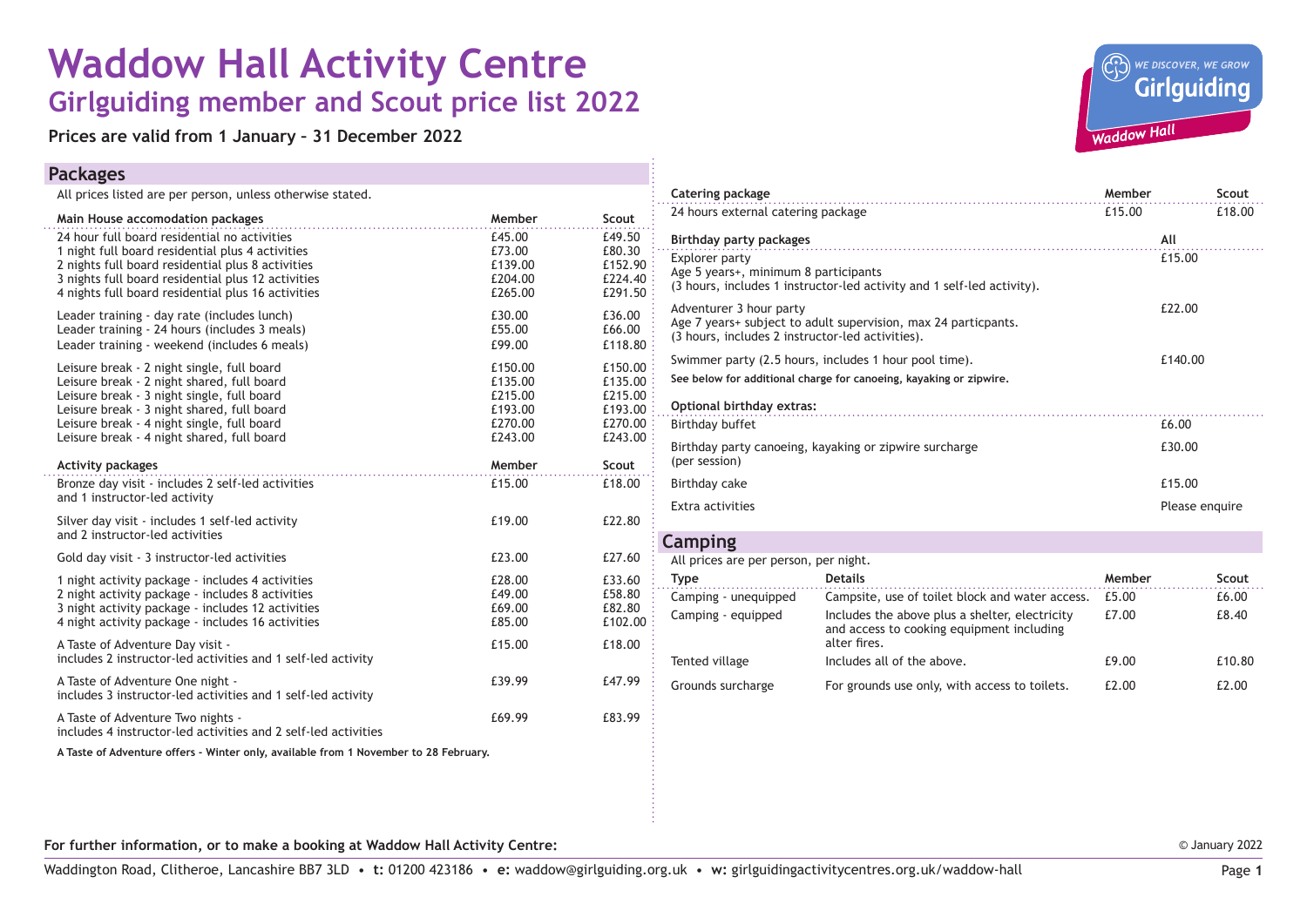## **Waddow Hall Activity Centre**

**Girlguiding member and Scout price list 2022**



| Self-catering accommodation                                                                                               |                                                                                              |                                                  |                            |                    | Leader training weekends                                                                                                        |                                                                                                                        |                            |         |
|---------------------------------------------------------------------------------------------------------------------------|----------------------------------------------------------------------------------------------|--------------------------------------------------|----------------------------|--------------------|---------------------------------------------------------------------------------------------------------------------------------|------------------------------------------------------------------------------------------------------------------------|----------------------------|---------|
| All prices are per building, per night.                                                                                   |                                                                                              |                                                  | <b>Building</b>            | <b>Details</b>     | All                                                                                                                             |                                                                                                                        |                            |         |
| <b>Building</b>                                                                                                           | <b>Details</b>                                                                               |                                                  | Member                     | Scout              | Main House*                                                                                                                     | <b>Fully catered</b>                                                                                                   | £99.00                     |         |
| <b>Stables</b><br><b>Adventure House</b>                                                                                  | Bunkhouse beds x12 plus leader beds x3<br>Beds x31 plus leader beds x6<br>(refurbished 2021) |                                                  | £125.00<br>£375.00         | £150.00<br>£450.00 | Self-catering*<br>Day event<br>24 hours                                                                                         | Fully catered<br>Lunch provided<br>Fully catered                                                                       | £89.00<br>£30.00<br>£55.00 |         |
| Rose 1<br>Rose 2                                                                                                          | Double bed and sofabed<br>Twin or double                                                     |                                                  | £50.00<br>£54.00           | £60.00<br>£65.00   |                                                                                                                                 | *Check in from Friday 6pm, check out Sunday 2pm and does include Sunday lunch.                                         |                            |         |
| Rose 3                                                                                                                    | Twin/kingsize x1 plus 1 quad room<br>with bunkbeds x2                                        |                                                  | £65.00                     | £78.00             | <b>Instructed activities</b>                                                                                                    |                                                                                                                        |                            |         |
| Ribble Lodge<br>Ranger Cottage                                                                                            | Pull out mats x12 and bunk room beds x4<br>Beds x15                                          |                                                  | £134.00<br>£150.00         | £160.00<br>£180.00 | Prices are per 12 participants for a 90 minute session, unless stated below.                                                    |                                                                                                                        | Member                     | Scout   |
| Catering                                                                                                                  |                                                                                              |                                                  |                            |                    | Category A<br>Canoeing/kayaking (up to 12 participants).                                                                        |                                                                                                                        | £125.00                    | £150.00 |
| Prices are per person, unless otherwise stated.<br><b>Breakfast</b>                                                       |                                                                                              | All                                              |                            |                    | Category B<br>Canoeing/kayaking (up to 8 participants), raft building,<br>zip wire (up to 12 participants).                     |                                                                                                                        | £91.00                     | £109.20 |
| Continental<br>Cooked breakfast<br>Upgrade to cooked breakfast<br>Takeaway breakfast bap (sausage, bacon, yegan)<br>Meals |                                                                                              | £4.95<br>£6.95<br>£3.95<br>£2.20<br>Self-service | <b>Plated service</b>      |                    | Category C<br>Abseiling, advanced pioneering (2 hours), archery,                                                                | bushcraft, cave, climbing, crate challenge, escape room,<br>fencing, house tour (up to 32 participants, external led), | £71.00                     | £85.20  |
| One course<br>Two courses (main and dessert)<br>Three courses (starter, main and dessert)<br>Hot/cold buffets and BBQs    |                                                                                              | £7.95<br>£12.95<br>£17.95                        | £10.95<br>£16.95<br>£22.95 |                    | Jacob's ladder, tree climb.<br>Category D<br>nightline, pioneering, team building.                                              | Assault course, house tour (up to 32 participants, staff led),                                                         | £62.00                     | £74.40  |
| Two courses standard<br>Two courses standard-plus                                                                         |                                                                                              | £12.95<br>£17.95                                 |                            |                    | Self-led activities                                                                                                             |                                                                                                                        |                            |         |
| Takeaway                                                                                                                  |                                                                                              |                                                  |                            |                    | Prices are per 12 participants for a 45 minute session.                                                                         |                                                                                                                        |                            |         |
|                                                                                                                           | For on-site customers not staying in the Main House.                                         |                                                  |                            |                    |                                                                                                                                 |                                                                                                                        | Member                     | Scout   |
| One course (main) x4 people<br>Two courses (main and dessert) x4 people                                                   |                                                                                              | £19.95<br>£29.95                                 |                            |                    | Adventure course, boulder wall, cave, grass sledges,<br>low ropes, pioneering, tunnels.                                         |                                                                                                                        | £30.00                     | £36.00  |
| Other                                                                                                                     |                                                                                              |                                                  |                            |                    | <b>Hireable activities</b>                                                                                                      |                                                                                                                        |                            |         |
| Serving supplement<br>Soup and sandwiches<br>Tea, coffee and biscuits                                                     |                                                                                              | £3.00<br>£6.50<br>£2.95                          |                            |                    | All activities are 90 minutes.                                                                                                  |                                                                                                                        | Member                     | Scout   |
| Tea, coffee and cake<br>Packed lunch                                                                                      |                                                                                              | £4.95<br>£5.00                                   |                            |                    | Circus skills, DVD screening, giant games,<br>heritage room (free of charge,) orienteering*, parachute,<br>sports bag, trails*. |                                                                                                                        | £25.00                     | £30.00  |
|                                                                                                                           |                                                                                              |                                                  |                            |                    | *25p - £1 per person.                                                                                                           |                                                                                                                        |                            |         |

**For further information, or to make a booking at Waddow Hall Activity Centre:**